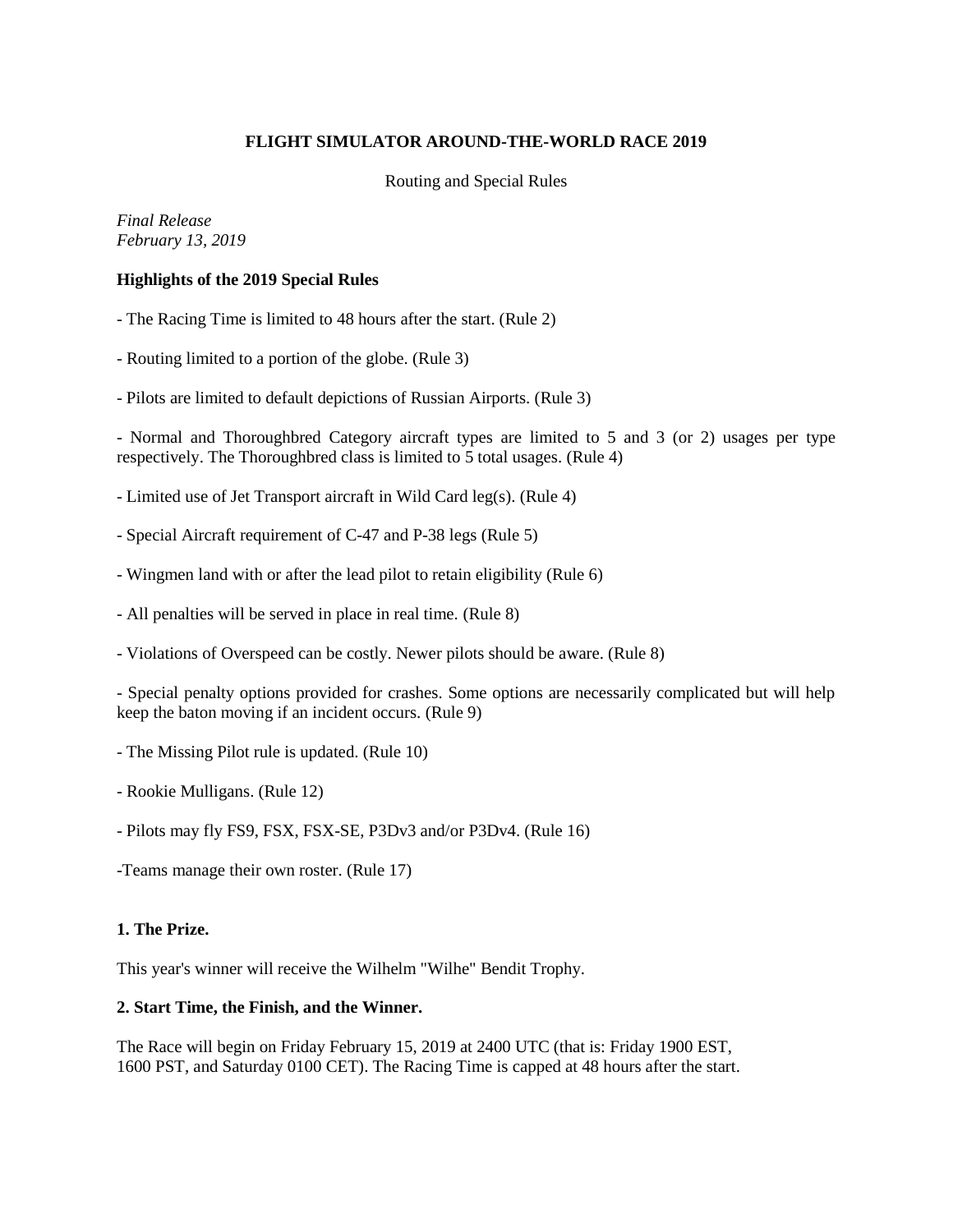The first team to complete the Race (including waiting out any not-yet-served penalties) is the winner. If no team has finished after 48 hours, each team's baton will revert to the last airport at which the team made a baton transfer. The team nearest the finish airport (the distance measured by the FSX flight planner) is the winner.

#### **3. Routing for 2019.**

The 2019 Race begins at Dubai International, U.A.E. (OMDB) and ends at Phoenix Williams Gateway International, AZ, USA (KIWA). Teams must follow the prescribed route subject to the following conditions.

Airport Requirements. After leaving OMDB, teams must execute a full stop landing at each of the *remaining* airports listed below.

The teams must follow the designated sequence.

The teams may select and use any intermediate race-legal airports of their choice.

OMDB – Dubai International, UAE (Start) UADD – Taraz, Kazakhstan VQPR – Paro, Bhutan (plan your approach ahead of time) YBRM – Broome, WA, Australia YPDN – Darwin, NT, Australia VMMC – Macao, Macao SAR, China Any Alaskan airport north of the Arctic Circle [The Arctic Circle is N66\*33'78.5" this February.] [This class includes but is not limited to PAOT Kotzebue, PABT Bettles, PAPR Prospect Creek, PFYU Fort Yukon, PABR Barrow, and PASC Deadhorse] CYZF – Yellowknife, NT, Canada KMDW – Midway, Chicago, IL, USA KIWA – Phoenix Williams Gateway, AZ, USA (Finish)

Notes.  $\odot$ 

a. The two Australian airports are designated explicitly to help any team that might have trouble understanding whether airports are on the continental landmass.

b. The KMDW waypoint, in sight of the Chicago skyline, salutes the special place of Meigs Field in flight simulation history. Time permitting, teams may wish to fly low over the old Meigs site and throw out a wreath in memoriam.

*Routing Restrictions for 2019*. Teams may overfly but not land in Iran, Tibet, or North Korea. The penalty for doing so is a 30 minute wait penalty served before the next departure. Nor may teams land at the South China Sea airports Woody Island (VH84) or Pratas Island (Z28X) due to their highly sensitive military nature. In these two cases, the penalty is 60 minutes. (You may fly over Chinese and Taiwanese airspace and may land at those nations' other airports – as long as they are default airports in your simulator.)

*Special 2019 restriction on Russian Airports addons.* Pilots are limited to using Russian airports as they are depicted in the default simulator (FS2004, FSX, and P3D). (For example, pilots may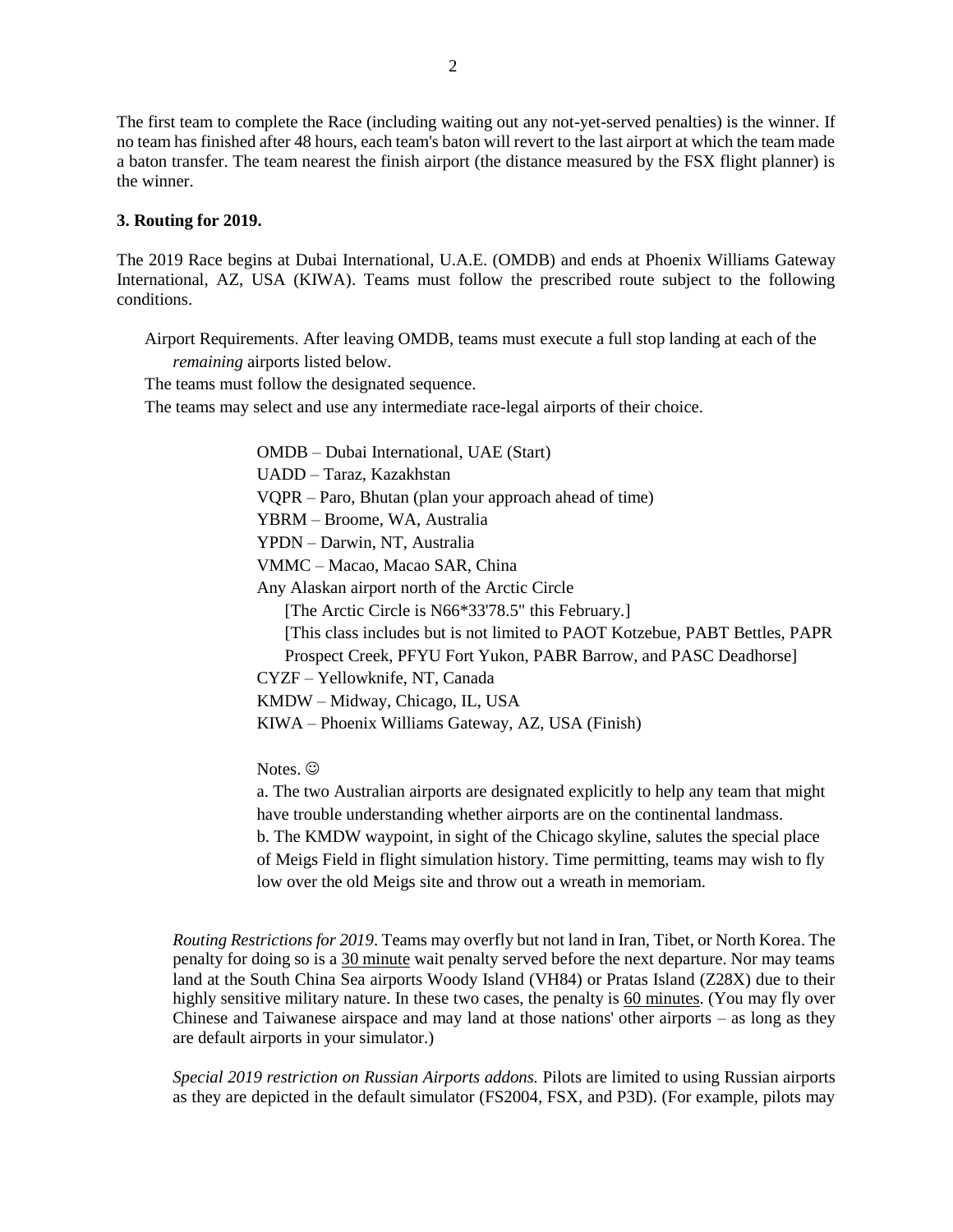not use the FS2004 or FS2002 packages that install ILS systems for large collections of Russian airports.) This provision is meant to maintain a level playing field across simulators in the 2019 Race.

#### **4. Aircraft Options and Requirements for the 2019 Race.**

On posting the takeoff for any leg, the pilot must explicitly identify his aircraft. He should announce (a) the aircraft type, (b) the model and (c) the specific simulation modeler. Failure to announce all three in a timely manner (within an hour after releasing the baton) may incur a documentation penalty.

Note: An aircraft "type" is determined by its characteristic airframe and propulsion system. A "model" or a "variant" is a variation of a "type". (For example, the F4F, F6F, F8F are different "types" as they are different designs; various models of the Beechcraft King Air are one "type" as they are variations of one design.). The "White List" [\(RTWR Whitelist\)](https://www.fsrtwrace.com/whitelist.html) provides the Types and Models allowed along with the specific Flight Sim version(s) approved for use. This does not constitute any change from past practices or application.

[Note: The "pilot-of-record" is the one who releases the baton after successful completion of a leg. If this is the original baton pilot, then a wingman is, in effect, a 'non-entity' for the purpose of the flight. Should a transfer take place then the wingman becomes the baton pilot (of record). It should be apparent that a wingman on any flight should therefore be flying an appropriate type that complies with the rules of the leg and the race as a whole. In the case of a Formation or Team Flight, the above still applies but the wingman is now essential for completion of the Formation, or qualifies as a participating pilot in the Team Flight. These extra flights are not counted in the usage limits as they are secondary to the baton leg. The 2019 RTWR does not include Formation and Team flights.]

#### i) Normal Aircraft

(a) This category includes those aircraft listed in "The White List" – See the [RTWR Site](https://www.fsrtwrace.com/whitelist.html)  [Whitelist](https://www.fsrtwrace.com/whitelist.html) – as well race-eligible aircraft with a maximum speed of no more than 350 Knots True Airspeed.

(b) Normal aircraft legs may extend to a maximum distance of 750nm and are limited to two hours in duration after which the standard triple time penalty applies.

(c) A normal aircraft type may be used by a Team no more than five (5) times each. For these normal aircraft, a 10-minute "maintenance" penalty applies to each excessive use. That said, the race eligible P-38(F-J,L) and P-51( $B/C/D$ ) may be flown as many times as desired.

(d) Normal race-eligible aircraft with a maximum speed of no more than 350 Knots True Airspeed may be flown without usage restriction. (This class might include quality simulations of the DH.98 Mosquito, Lockheed Constellation, ... or the Wright Flyer.)

ii) The Thoroughbreds:

(a) These aircraft are listed in "The White List" – See the  $RTWR$  Site Whitelist.

(b) The Thoroughbred list includes all models of the Dornier Do335, P-51H, P-82B, and P-47M, as well as the DH.103 Hornet and F-80 Shooting Star by AlphaSim/Virtavia. (c) Thoroughbred aircraft legs may extend to a maximum distance of 750nm and are limited to two hours in duration after which the standard triple time penalty applies. (d) Teams may fly no more than a total of five (5) baton legs in thoroughbred class aircraft. No Thoroughbred type may be used more than three (3) times, *and the F-80 may not be used more than two (2) times*. A 30-minute "maintenance" penalty applies to each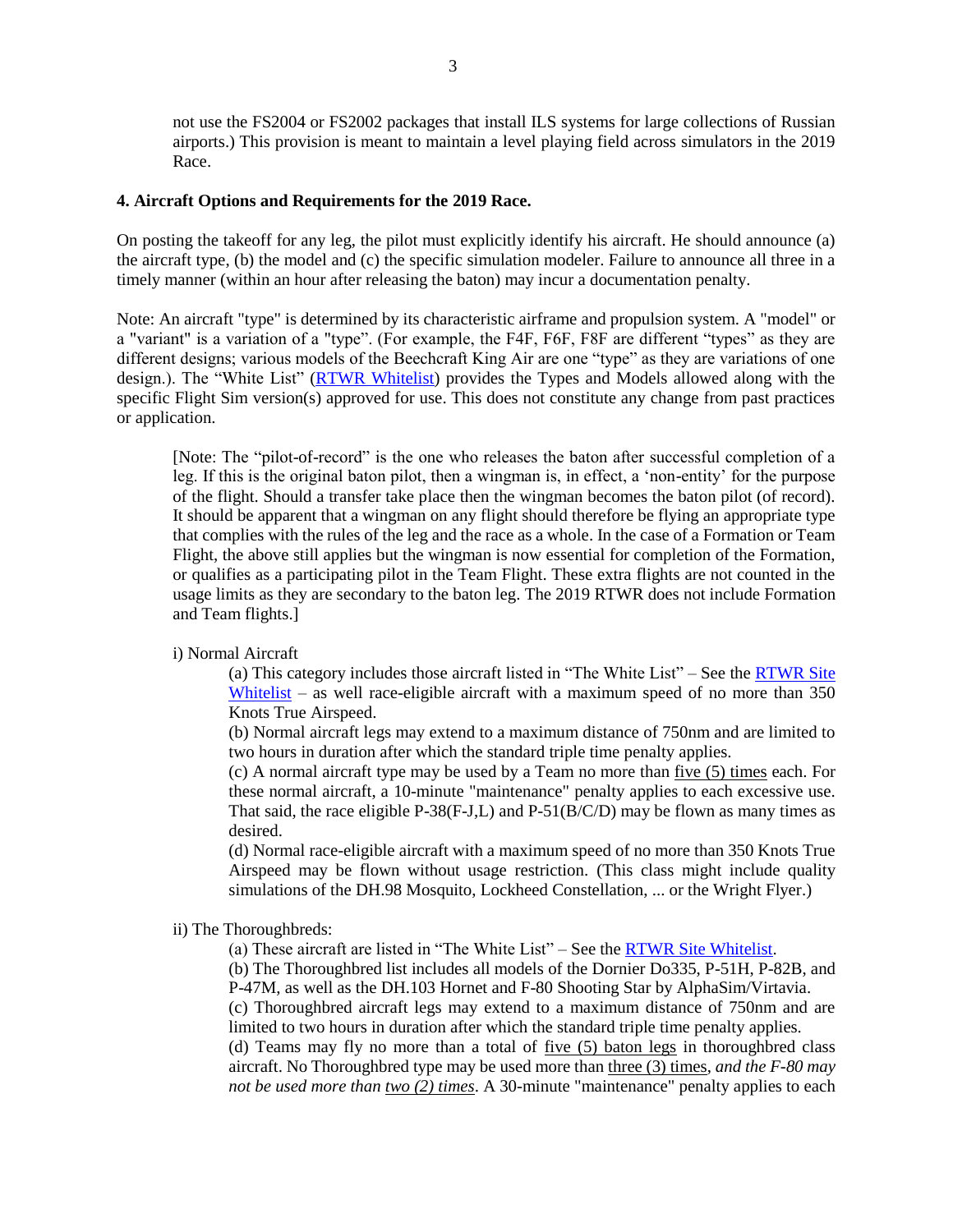excessive thoroughbred use. These 5 thoroughbred legs represent a resource to be used strategically.

iii) Transport Jet Operations:

In certain situations it is desirable to have access to jet aircraft to bridge longer distances at higher speed. Therefore the Committee has made provision for a known list of transport-category jets to be available as a strategic resource. These are divided into two categories with specific usage limits for each, as follows:

(a) Transport Category 2 (Medium) Jets: Civilian Transports having a MTOW of 100,000 to 190,000 Lbs and powered by no more than two engines (except those listed below).

Available types are shown in the White List and generally described below:

(i) Airbus A320 (family, including A318, A319, A320, A321). Boeing: the B737 (family). Add the following flying but well-worn classics: McDonnell Douglas DC-9, MD-80/90 (family) and four lovingly restored early classics, the BAC 1- 11, the DH.106 Comet, the Hawker Siddeley HS121 Trident, and the SE 210 Caravelle.

(ii) In addition, Embraer, Bombardier and British Aerospace "regional" jets (E-145/170/190 and CRJ-200/700/1000 and HS/BAC146) that fit below the weight limits above are allowed.

(b) Transport Category 3 (Large) Jets: Civilian jet transports with 2, 3, or four engines and a MTOW of 170,000 Lbs or more.

Available types are shown in the White List and generally described below:

(i) Airbus A310, A330, A340, A350, A380; Boeing B747, B757, B767, and B777. It adds the following flying but well-worn classics: the Boeing B707, B720, B727, McDonnell Douglas DC-8, DC-10 and MD-11; Lockheed: restored instances of their famous L-1011 TriStar.

(c) Limitations. Teams optionally fly Transport Jet flights only in the designated Wild Card Leg.

iv) Wild Card Legs:

After landing at Paro, Bhutan (VQPR), teams may optionally fly up to three separate Wild Card Legs.

- On one (1) "Super Wild Card", teams may fly up to 1200nm in any Transport Jet (Category II or III) or any Normal race eligible aircraft (not a Thoroughbred).
- On two (2) "Standard Wild Card" legs, teams may fly up to 900nm in a Normal race eligible aircraft (not a Thoroughbred, not a Transport Jet).

Aircraft usage in the Wild Card legs does not impinge on the numerical limits stated in (i) and (ii) above. (These Wild Card legs are not time-limited. Teams may use the missing pilot rule if necessary.)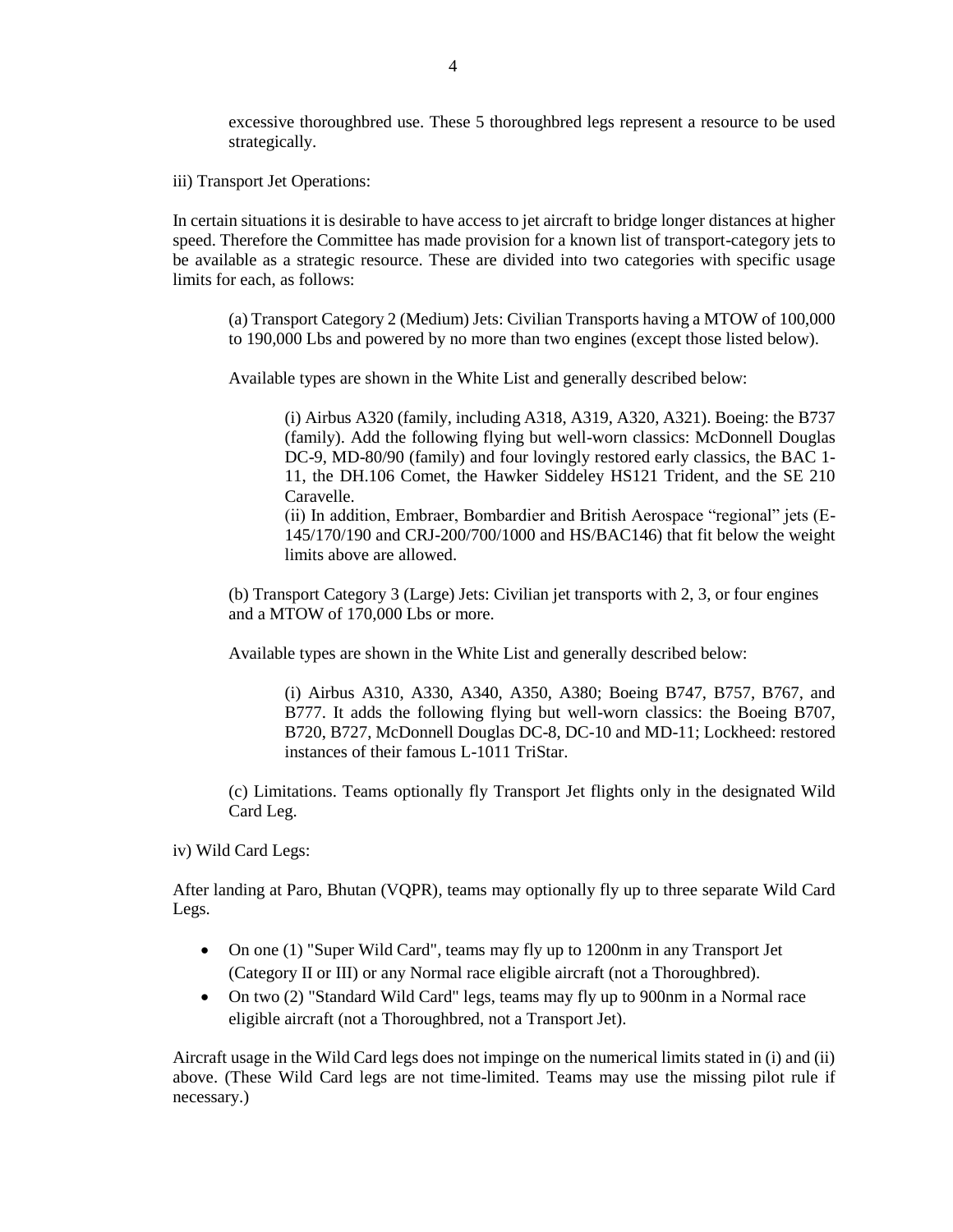Supersonic flight is not permitted. (The Duenna will record if speed exceeds Mach 1.05 and the leg will be examined by the Race Committee.) A momentary transgression will result in a small time penalty. Extended flight in excess of Mach 1.0 will trigger an escalating penalty sequence that may result in the leg being rendered invalid and require it to be re-flown. See the penalty regime in Special Rule 8 ahead.

## **5. Special Flight Requirements for 2019.**

*Age of Flight*. In Manfred Jahn's C-47, teams must complete a leg of at least 100nm after landing at Paro, Bhutan (VQPR). The freeware Manfred Jahn FS9, FSX, and P3D versions are eligible – but not other C-47s or DC-3s. Pilots will note that the Manfred Jahn C-47 comes with a damage module than allows pilots to blow out the engines. [This feature may not be disabled.]

*An Ode to the Classic RTWR Racer.* In a race-eligible P-38(F-J,L) Lightning, teams must complete two (2) legs of at least 300nm *each* after landing at Paro, Bhutan (VQPR). Notable options are the P-38 models by David Copley (freeware for FS9 which port nicely to FSX) and by MilViz (payware for FSX and default freeware for P3D).

## **6. Wingmen in 2019.**

The wingman should land alongside or after the lead pilot. Accordingly, the wingman may not receive a transferred baton if he lands more than three minutes before the baton pilot lands or more than three minutes before the baton pilot initiates the wingman transfer. If special circumstances arise where the intent is correct but the effect is not, then the team should proceed with the wingman transfer – and then note the discrepancy, make an appeal, and expect that appeal will likely be granted. This rule intends to govern normal practice but considers exceptions for unforeseen circumstances.

### **7. The Consecutive Pilot Rule in 2019.**

Normally, a pilot may not be the pilot-of-record in consecutive legs. (A pilot-of-record is the baton pilot who completes a leg.) However, he may do so in the following circumstances.

A. Emergency Pilot Rule. If the team has no pilot to carry the baton, the just landed pilot-of-record may carry the baton on the next leg, provided:

- On the team's first use of this rule, the pilot invokes the Emergency Pilot Rule and accepts a five (5) minute transfer wait period. The pilot officially posts on the forum that the "Baton is Free." He then waits at least five minutes. And then he posts "Invoking the Emergency Pilot Rule. I have the baton." and proceeds. That is to say, on the team's first invocation of the Emergency Pilot Rule, the time cost is 5 minutes to be served as the pilot waits before starting the next leg. (Note that on the forum clock, the difference between the "Baton Free" and the "Invoking Emergency Pilot Rule" posts should show 6 minutes – to insure that the full 5 minutes have been served. See Rule 8 below.)

- On the each subsequent team invocation of the Emergency Pilot Rule, the pilot incurs a ten (10) minute transfer wait period. On each such instance, the pilot makes the proper posts outlined above while waiting at least 10 minutes before invoking the Emergency Pilot Rule, taking the baton and proceeding on the next leg. (Note again that a 10 minute wait implies 11 minutes on the forum clock.)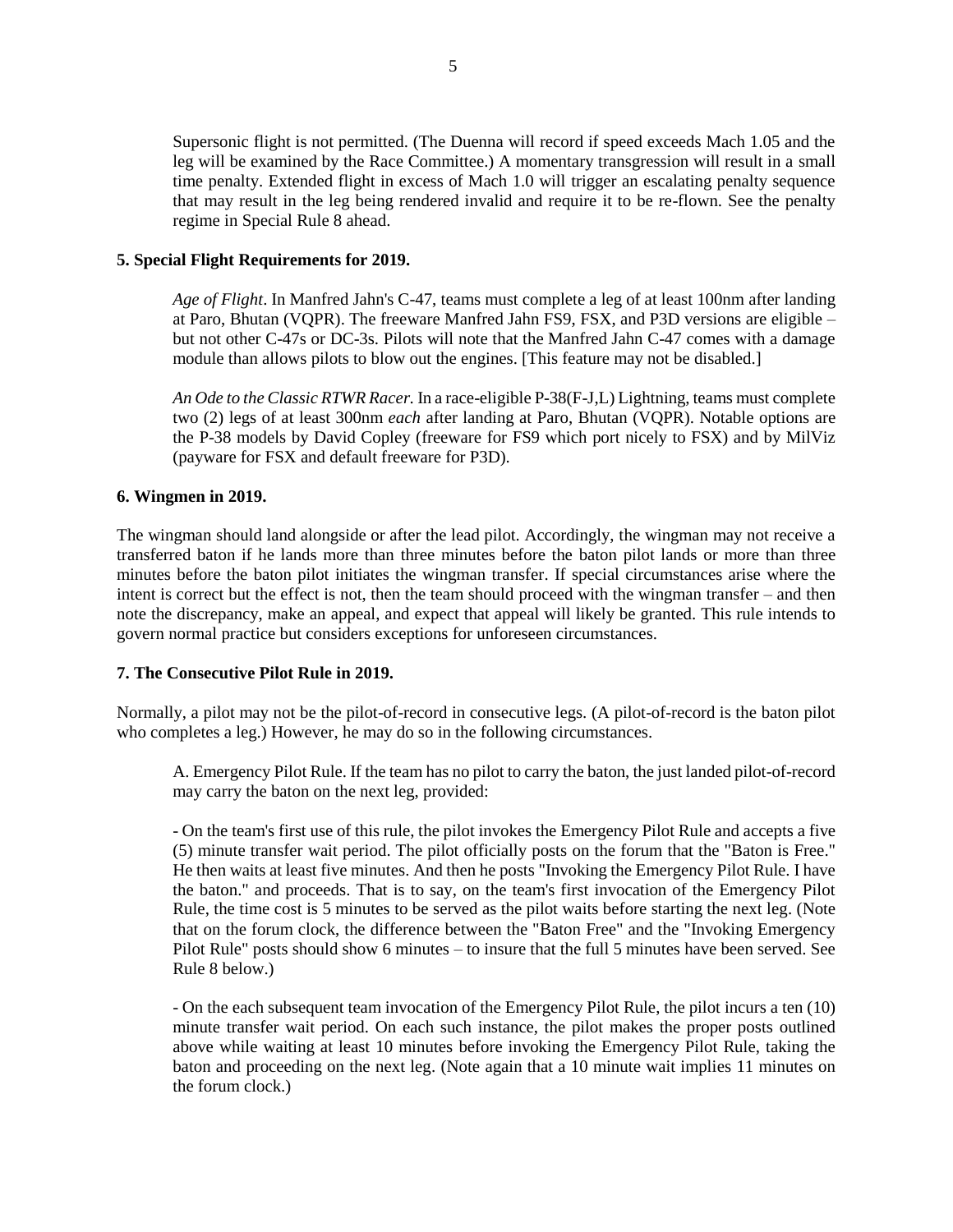B. Wingman Transfer. The pilot-of-record on the previous leg may take the Wingman role in the current leg. He may accept a Wingman Transfer by invoking the Emergency Pilot Rule at the normal 5 minute Wingman Transfer cost plus a 5 or 10 minute wait period (as per the Emergency Pilot Rule). The two penalties must be served after the Wingman-now-Baton-Pilot releases the baton and before the next leg commences.

## **8. Penalties for 2019.**

Teams will serve each penalty in real time at the next available moment. Any penalty under review need not be applied until the final decision is made at which time it will be served as soon as possible. Normally, teams must clear all outstanding penalties before they depart on the final leg. Note that the 2019 penalty scheme reduces the penalty times in order to emphasize the importance of performance on the race course.

## Serving a penalty:

When serving a penalty, the team holds the baton stationary on the ground. Importantly, the team must ensure that the wait time on the ground, the difference between the last baton release and the new baton claim, is at least as long as the penalty.

The correct procedure requires attention to detail. For an example, consider a one (1) minute penalty. If the last baton release is marked at 12:00 on the forum clock, the new baton may not be claimed before 12:02 on the forum clock. Note that the forum clocks are marked in hours:minutes and not hours:minutes:seconds. Thus, a forum clock time of 12:00 may have been registered at any time between 12:00:00 and 12:00:59. Only a 12:02 departure can ensure that one full minute has expired. Similarly, a five (5) minute penalty would mean that the team could not reclaim the baton until 12:06, a fifteen (15) minute penalty waits until 12:16, … and so forth.

In effect, the penalty served on the forum clock will look like the true penalty time plus one minute. This feature applies to every penalty or wait time.

# Penalties for 2019 include:

- *Triple Time Excessive Leg Duration.* Teams serve a penalty 3 times the time they have exceeded any leg duration limit. (See General Rule 6.d.iii.)
- *Timing and Sequence Errors*. The team must serve the error time as a penalty at the next baton transfer with a minimum penalty of one full minute. Immediate self-reporting (before the next baton is claimed) and voluntary correction is sufficient to clear the error. However, if Race Committee action is required a two-minute Administration Penalty will be added. (Example one. Based on the sequence of forum posts, it is evident that a departing pilot claims the baton before the arriving pilot releases the baton. The forum clock times may be identical. Nevertheless, the improper sequencing carries a minimum penalty of one minute – and so the team must serve a one minute penalty at the next baton transfer. Example two. The departing pilot leaves 5 minutes before a tardy arriving pilot remembers to release the baton. The team serves a penalty equaling the discrepancy in posting times. Example three. The team aims to serve a penalty but they accidentally leave one minute too early. The team serves a penalty of one minute at the next baton transfer.)
- *Administration Penalty*. Two (2) minutes. Incomplete posting and documentation errors that persist more than one hour after the leg's completion. These minor errors would include the lack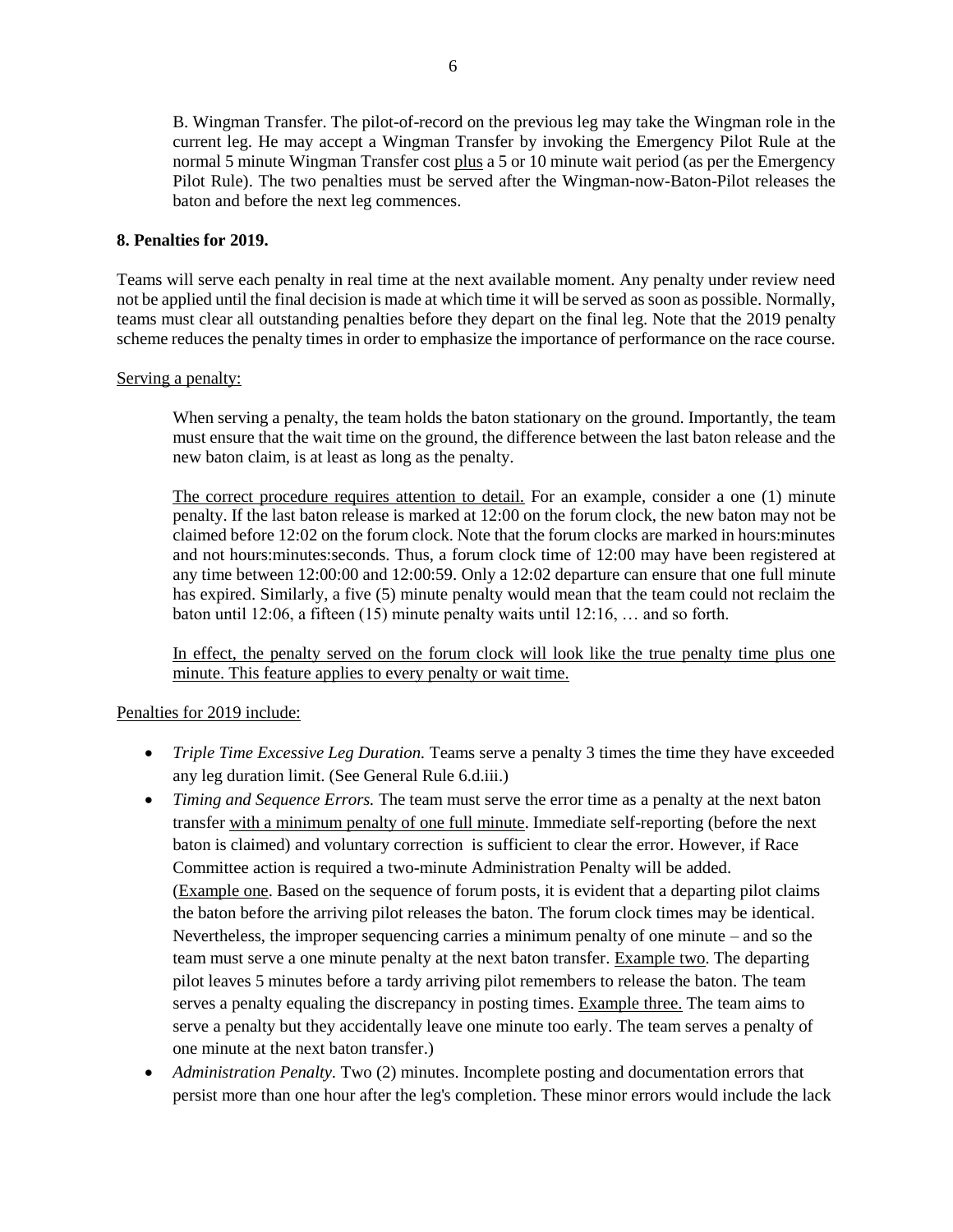of a timely Duenna, absence of a starting Baton/Wingman post, incorrect ICAO descriptions, incomplete aircraft type information, etc. This administrative penalty applies when there is solid evidence that the leg was completed, that the baton/wing pilots did the right thing, the aircraft was properly eligible, and so forth. (Absence of evidence for a leg completion, or start time, or aircraft probity, and so forth will activate more serious penalty regimes than the administrative penalty.) If the team corrects the error before an administration action is required, then there is no penalty. Edits to forum posts must clearly indicate the nature of the change. Simple deletions or additions are not acceptable. (This should become part of the General Rules at a later date.)

- *Consecutive Pilot Rule.* The wait times are not penalties in the sense of a rules infraction. The mechanism is the same. See Special Rule 7 above.
- *Crash Penalties.* See Special Rule 9 below.
- *Penalties for Mach violations.* Supersonic flight is not permitted. The Duenna will flag speeds in excess of M1.05 and record Mach speeds in its routine monitoring. Penalties for Exceeding the Mach Limit (>M1.05): any single record in the Duenna textfile, including the Max Mach flag, of speed  $>M1.05 = 1$  minute; any two such records = 5 minutes; more than two such records = invalid leg. Where available, a Wingman Transfer is permitted. Pilots wishing to 'fly near the edge' should be prepared to maintain full-time flight monitoring.
- *Penalties for overspeed violations.* The different simulators vary in how they monitor time and stress in "overspeed" and then signal a "crash" upon reaching a threshold. But some violations of Mmo will not cause a crash.

Penalties for Exceeding Placard Speeds not causing a "crash" (Duenna-reported cumulative time per leg): up to 90 seconds = nil; more than 90 seconds up to 120 seconds = 1 minute; 121 seconds to 180 seconds = 10 minutes; 181 to 300 seconds =  $10+10 = 20$  minutes; more than 300 seconds = invalid leg. These penalties stem from examining the Duenna records; the Duenna will not automatically signal the violation. Because the penalty is severe, pilots should always be aware of their time in overspeed. Where available, a Wingman Transfer is permitted. Again, pilots wishing to 'fly near the edge' should be prepared to maintain full-time flight monitoring.

- *Invalid Leg Penalties.* Any completed leg that is later declared to be an invalid leg for technical reasons will be subject to an ordinary Crash Landing Penalty plus any Compensatory Penalty to be assessed by the Racing Committee. The full penalty will be served at the next available opportunity. (Note that the Racing Committee may judge some technical violations to be largely inconsequential and assess a minimal penalty rather than invalidate the leg.)
- *Other Penalties.* Other penalties assigned by the Race Administration are also to be served in real time.

### **9. Crashes or voluntary or involuntary termination of a leg.**

In 2019, the Special Rules provide penalty options for these events.

In the case of a crash, simulator program failure, computer error, or other reason, it may be necessary to prematurely terminate a flight. In such case, the baton holder chooses from the following options: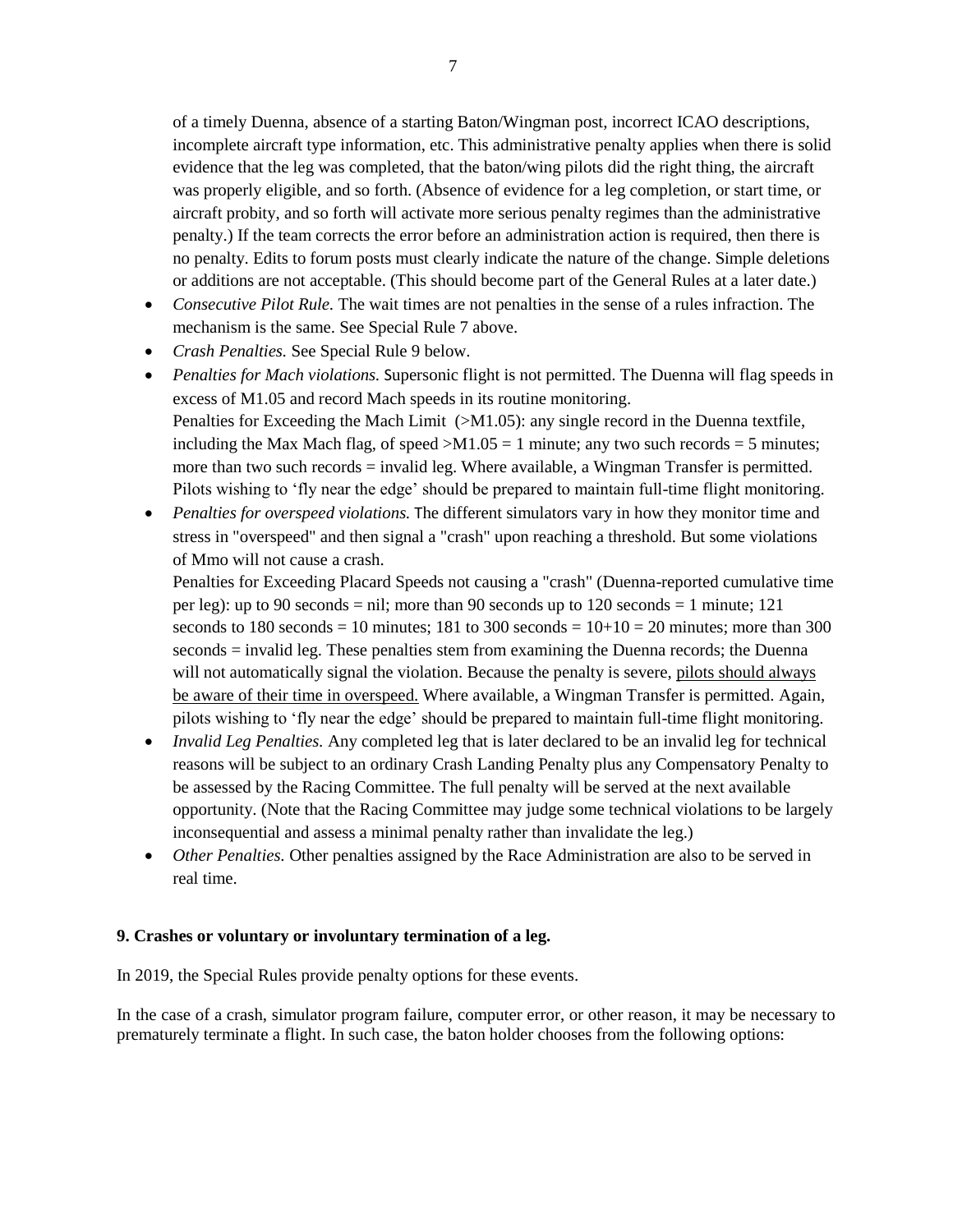# *a. Restart the flight.*

The baton holder or wingman may restart his flight. In this case, the pilot need not make a formal announcement. He merely relocates his aircraft at the last departure airport and restarts. The leg duration clock continues to be measured from the lead pilot's original "I have the baton" post. A subsequent wingman transfer still requires calculation of time from the original baton post on legs where there is a time limit.

[Note that this quick restart option works best when the pilot crashes on takeoff or the pilot quickly realizes that he has not triggered the Duenna or that he has the wrong realism settings.]

#### *b. Abort the leg.*

The baton holder may abort the leg. This option:

- Requires the pilot to announce a formal Abort;
- Requires the wingman to Abort as well (no formal announcement needed);
- Returns the baton to the last departure location;
- Vacates any penalties accrued on the aborted leg;
- Allows the pilot to retain the baton (without penalty) or relinquish it to another pilot. [Note this is different than the General Rules]

The team begins a new leg as normal with both the baton pilot and wingman making the proper posts.

#### *c. Transfer to wingman.*

The baton holder may transfer the baton to the wingman, as provided for in General Rule 9. A five (5) minute penalty is assessed. [Note that this provision modifies General Rule 9 which specifies 30 minutes.]

#### And some special alternatives.

*d. Crash on landing at the declared destination airport (where the Duenna reports the position as on the actual airport).* The pilot posts the crash on the forum. The team may optionally move the baton to the declared destination airport and incur a 15 minute penalty to be served immediately from the crash post time. It then departs on a new leg. (When available, the team may optionally choose a normal wingman transfer.)

*e. Crash en route: relocation-and-leg-completion.* The pilot posts the crash on the forum. *When no wingman is present, and when the Duenna indicates the geographic location of the crash (or the last known location before the crash),* the pilot may optionally relocate to an alternative airport and fly a new leg to the previously declared destination airport. The pilot may make a Baton Post and start a new leg (with a new duration clock) from any airport (a) not nearer to the destination airport than the last known flight location and (b) within 150nm of the direct great circle route tracing back from the crash site to the original departure airport. [Note that this relocation airport need not be directly on the original routing pathway.] In the new start, the pilot may without penalty retain the baton or he may relinquish it to a teammate; the aircraft may be kept in service (at no usage cost) or it may be substituted (consistent with other rules); and/or it may be refueled. The team must wait 15 minutes after the crash post time and then flies the new leg to the previously declared destination airport. This option is available to the current baton pilot but not the current wingman.

[Note that this option is the standard one for a mid-route crash due to flight into terrain, fuel starvation, overspeed stress, or simulator crash. On a simulator crash, the pilot should immediately turn his attention to the currently running Duenna. *After waiting no more than a second or two,*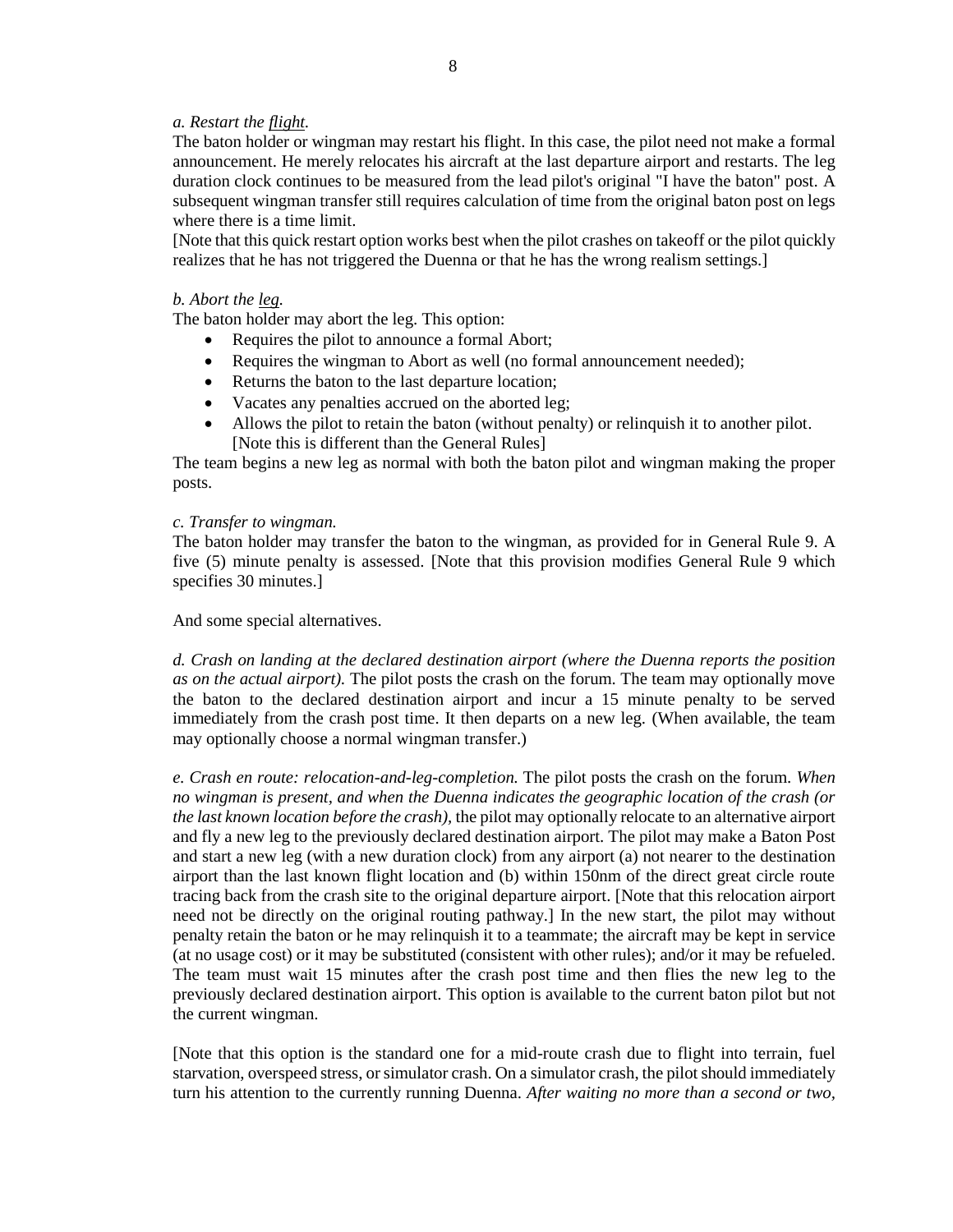*the pilot should ABORT the leg by selecting the "Drop Baton" button.* The Duenna will confirm and then close and issue a report. The report will indicate the last known en route position of the baton. Failing to abort the leg may leave the pilot in the position of improperly closing the Duenna and thus missing the chance to get a report of the last known location. Pilots might well plan what to do before they actually face the shock of an en route crash.]

*f. Crash en route: false leg.* The pilot posts the crash on the forum. *When no Wingman is present and no location is shown by the Duenna,* the Team may, one time during the race, optionally choose to execute a "false leg." The team moves the baton to the previously declared destination airport. It then calculates a "*wait time*" as follows:

(i) Generate the *leg distance* as the great circle distance (nm) between the departure and declared destination airports;

(ii) Calculate an estimated *leg time* in minutes as: (*leg time = leg distance*/5.50) [for Transport Jets, *leg time = leg distance*/6.80];

(iii) Determine the *elapsed time* (the forum time between the initial Baton Post and the Crash Post) in minutes;

(iv) Calculate the *wait time* as: (*wait time = leg time* + 15 - *elapsed time*).

The team then commences a new leg after waiting the calculated *wait time* (minutes) after the Crash Post. This option vacates any Triple Time leg duration penalty beyond that which might be incurred due to the actual *elapsed time*. The crashed baton pilot becomes the official pilot-ofrecord for the false leg. The false leg pilot's aircraft usage counts against any usage limits. This option is available to the current baton pilot but not the current wingman.

This provision represents a partial solution for a computer crash in which all information is lost – and it may be better than re-flying the entire leg but not so good as a wingman transfer or a relocation-and-leg-completion.

#### **10. The Missing Pilot Rule in 2019.**

If, for an extended period, the team loses contact with the baton pilot and the team believes that the pilot is lost for the session (perhaps a computer failure, internet cutoff, or power outage), the team may invoke the Missing Pilot Rule to take control. It then activates the appropriate section of Special Rule 9 "Crashes" (above). If the baton pilot suffers such an equipment failure, he should contact the team via other means such as telephone or text to accelerate the decision-making process. This Special Rule replaces General Rule 7C(iii).

### **11. Artificial Vision and Artificial Landing Aids in 2019.**

Pilots may not use artificial (not true to their aircraft) gauges or tricks to enhance their vision or their ability to approach and land at an airport. Standard TAWS gauges or GPS gauges are fine. They simulate real world depictions of terrain and give "non-precision" approach information. However, no artificial vision gauges and tricks are allowed. (Even if realistic, in the 2019 RTWR they are not allowed because they change the nature of the competition.) More important, all artificial landing systems are prohibited because they violate the spirit of the race. The blacklist includes, but is not limited to: Glen Copeland's nifty "Satellite Assisted Landing System" (SALS) gauge, and the artificial ILS/Runway landing systems based on the Synthetic ILS developed by Karol Chlebowski (that is, Chlebowski's own "Synthetic ILS – For Every Runway at Every Airport" package, Bill McClellan's "Approach and Landing Automation of Synthetic ILS System", and the GCA system developed by the Manfred Jahn team for the C-47.) Nor may pilots artificially use carrier landing systems to shorten their stopping distances. Further, 'ad hoc' changes to computer/display settings that enhance the simulation in low-light or low-visibility conditions are prohibited. This ruling expands the General Rules' prohibition of "artificial landing aids" such as third-party Autoland gauges and devices. [If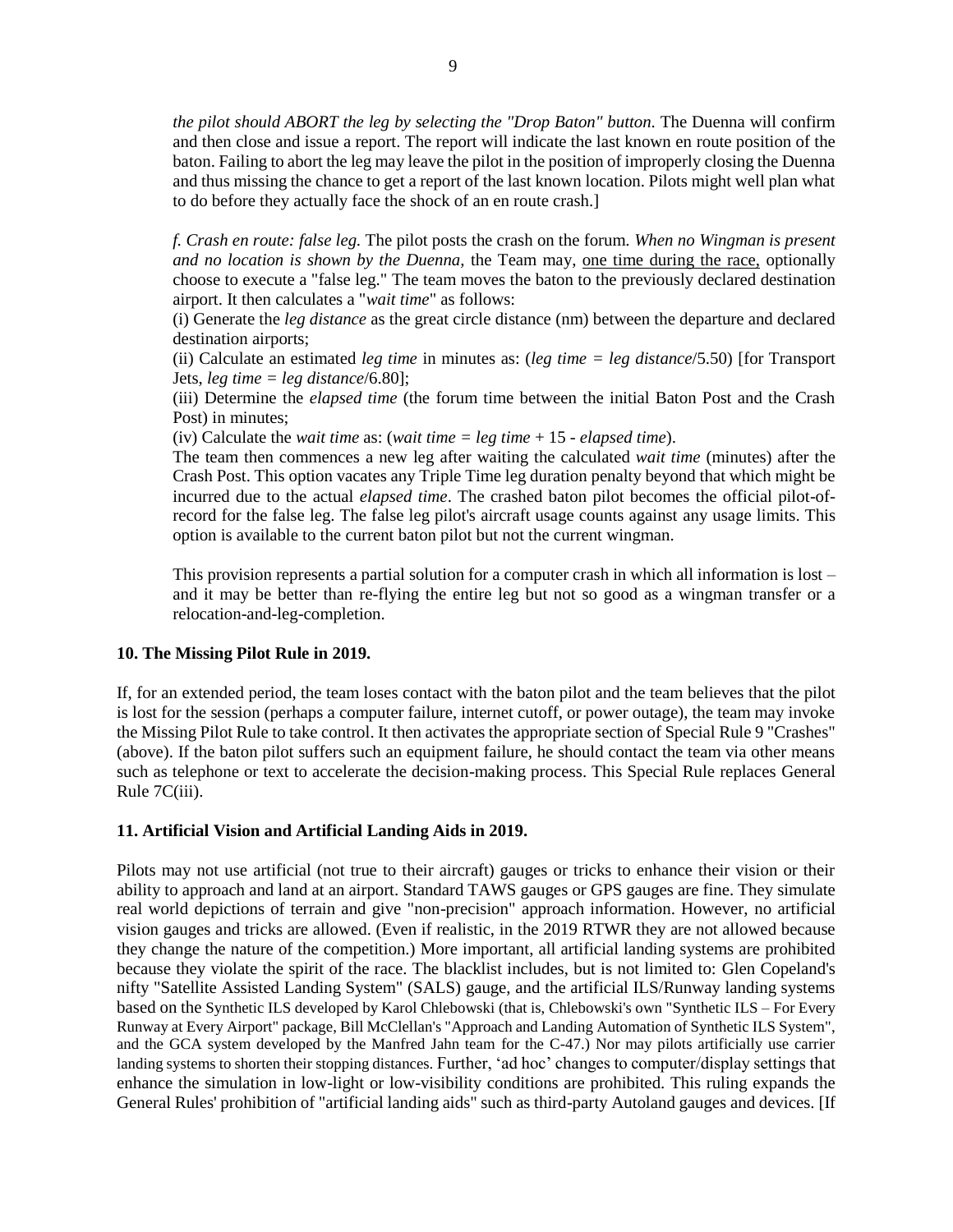you think that a questionable landing aid might be illegal, check with your teammates and with the authorities before using it. If you suspect that it is illegal, then it probably is.] The use of any such artificial landing aids constitutes cheating and will be treated as a serious violation of the pilot's honor and the community's trust.

(Note: It is anticipated that this will be incorporated in the General Rules at a future date.)

# **12. New Pilots.**

New pilots enjoy a two-time "rookie mulligan." Twice during the Race, each new pilot may initiate a "wingman transfer" without cost. Pilots must declare the wingman transfer as a 'mulligan' in order to claim the relief. A new pilot is one who has not yet been an official pilot of record or who is returning to the race after an absence of at least two years.

# **13. The Duenna.**

All pilots should use the new Duenna v3.0 current release (available at the RTWR website [here\)](https://www.fsrtwrace.com/duenna.php). [As of this Special Rules release, the latest version is 3.0.2019.208. You shall want to be sure that you have the updated version.] The Duenna handles FS9, FSX (Classic and Steam) and P3Dv3 and P3Dv4. This also requires an updated FSUIPC Version 3.999z9 (FS9), Version 4.938d (FSX) or Version 5.1 (P3Dv4) or higher. For 2019, pilots who cannot use the current release v3.0 may use the previous release v2.0. (Some pilots remain on Windows XP, for example.) However, please note that the older v2.0 cannot produce the tracking maps (Google maps has changed) and it has not received development updates after the move to v3.0. Nevertheless, it might work well enough. That said, pilots using post-XP operating systems should make the transition.

In 2019, it is *strongly recommended* that pilots (especially those using Windows 10) execute the Duenna in "run as administrator" mode.

# **14. The Weather.**

Pilots may choose their weather engine for the race as long as they stick with their choice throughout. The options are enumerated in the General Rules. Teams will publish a list of their pilot choices so that everyone knows what is going on.

If an individual pilot has unanticipated difficulties with his chosen weather engine, he should appeal to the Racing Committee about switching to the default Jeppesen or another engine.

If the Real Weather system fails for everyone, pilots should switch to the default "Fair Weather" (not the "Clear Weather") theme, contact the Duty Officer, and follow any subsequent instructions.

# **15. Time Bank**

Normally, all penalties are served as time on the racetrack. Under unusual circumstances, a team might be granted "positive" time to make up for an administrative error or to handle an extraordinary event. The Racing Committee may allow the team to "bank" this time to be used to offset future penalty time. If so, then the team should post on its forum an open record of the time "bank account" and any modifications thereof. Rarely, if disaster strikes, then the Racing Committee may find other ways to make the race whole. (For example, the Committee may ask the other team(s) to stop, appropriately extend the 48 hour racing window, and then allow the victimized team to regain the lost time.]